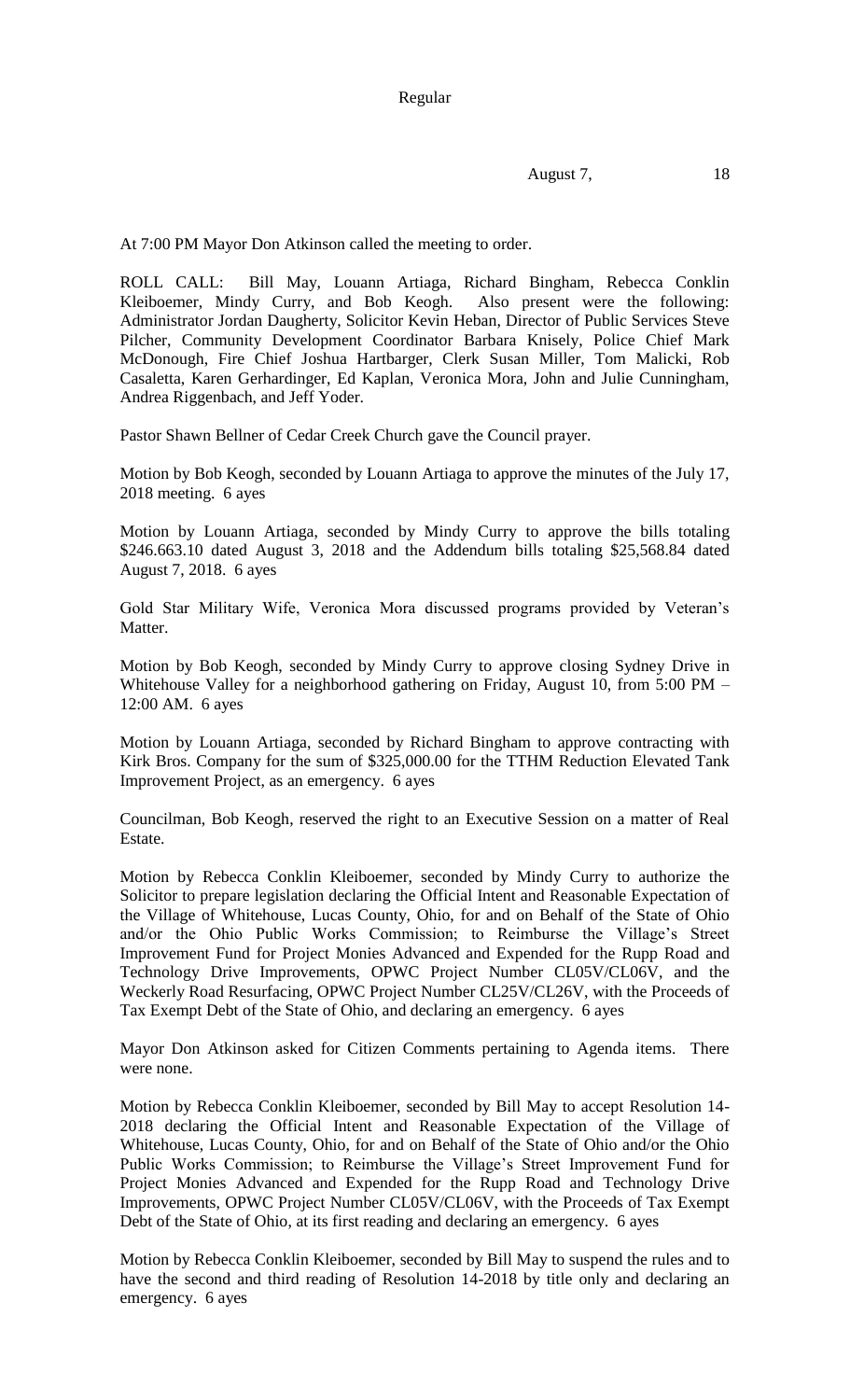Regular

August 7, 18

Motion by Rebecca Conklin Kleiboemer, seconded by Bill May to accept Resolution 14- 2018 and to pass said Resolution and declaring an emergency. 6 ayes

Motion by Rebecca Conklin Kleiboemer, seconded by Louann Artiaga to accept Resolution 15-2018 declaring the Official Intent and Reasonable Expectation of the Village of Whitehouse, Lucas County, Ohio, for and on Behalf of the State of Ohio and/or the Ohio Public Works Commission; to Reimburse the Village's Street Improvement Fund for Project Monies Advanced and Expended for the Weckerly Road Resurfacing, OPWC Project Number CL25V/CL26V with the Proceeds of Tax Exempt Debt of the State of Ohio, at its first reading and declaring an emergency. 6 ayes

Motion by Rebecca Conklin Kleiboemer, seconded by Bill May to suspend the rules and to have the second and third reading of Resolution 15-2018 by title only and declaring an emergency. 6 ayes

Motion by Rebecca Conklin Kleiboemer, seconded by Bill May to accept Resolution 15- 2018 and to pass said Resolution and declaring an emergency. 6 ayes

Motion by Mindy Curry, seconded by Bob Keogh to accept Ordinance 18-2018 Authorizing the Award of a Contract for the TTHM Reduction Elevated Tank Improvements Project to Kirk Bros. Company, Inc., at its first reading and declaring an emergency. 6 ayes

Motion by Bob Keogh, seconded by Rebecca Conklin Kleiboemer to suspend the rules and to have the second and third reading of Ordinance 18-2018 by title only and declaring an emergency. 6 ayes

Motion by Rebecca Conklin Kleiboemer, seconded by Bob Keogh to accept Ordinance 18- 2018 and to pass said Ordinance and declaring an emergency. 6 ayes

Motion by Bob Keogh, seconded by Rebecca Conklin Kleiboemer to adjourn into Executive Session on a matter of Real Estate at 7:35 PM. 6 ayes

Motion by Bob Keogh, seconded by Mindy Curry to reconvene at 7:50 PM. 6 ayes

Motion by Bob Keogh, seconded by Rebecca Conklin Kleiboemer to amend the Agenda and authorize the Solicitor to prepare legislation authorizing Ordinance 17-2018. 6 ayes

Motion by Louann Artiaga, seconded by Rebecca Conklin Kleiboemer to authorize the Solicitor to prepare legislation authorizing the Administration to take the Necessary Steps to Purchase a Certain Parcel of Real Estate and declaring an emergency. 6 ayes

Motion by Rebecca Conklin Kleiboemer, seconded by Mindy Curry to accept Ordinance 17-2018 authorizing the Administration to take the Necessary Steps to Purchase a Certain Parcel of Real Estate at its first reading and declaring an emergency. 6 ayes

Motion by Rebecca Conklin Kleiboemer, seconded by Mindy Curry to suspend the rules and to have the second and third reading of Ordinance 17-2018 by title only and declaring an emergency. 6 ayes

Motion by Bob Keogh, seconded by Rebecca Conklin Kleiboemer to accept Ordinance 17- 2018 and to pass said Ordinance and declaring an emergency. 6 ayes